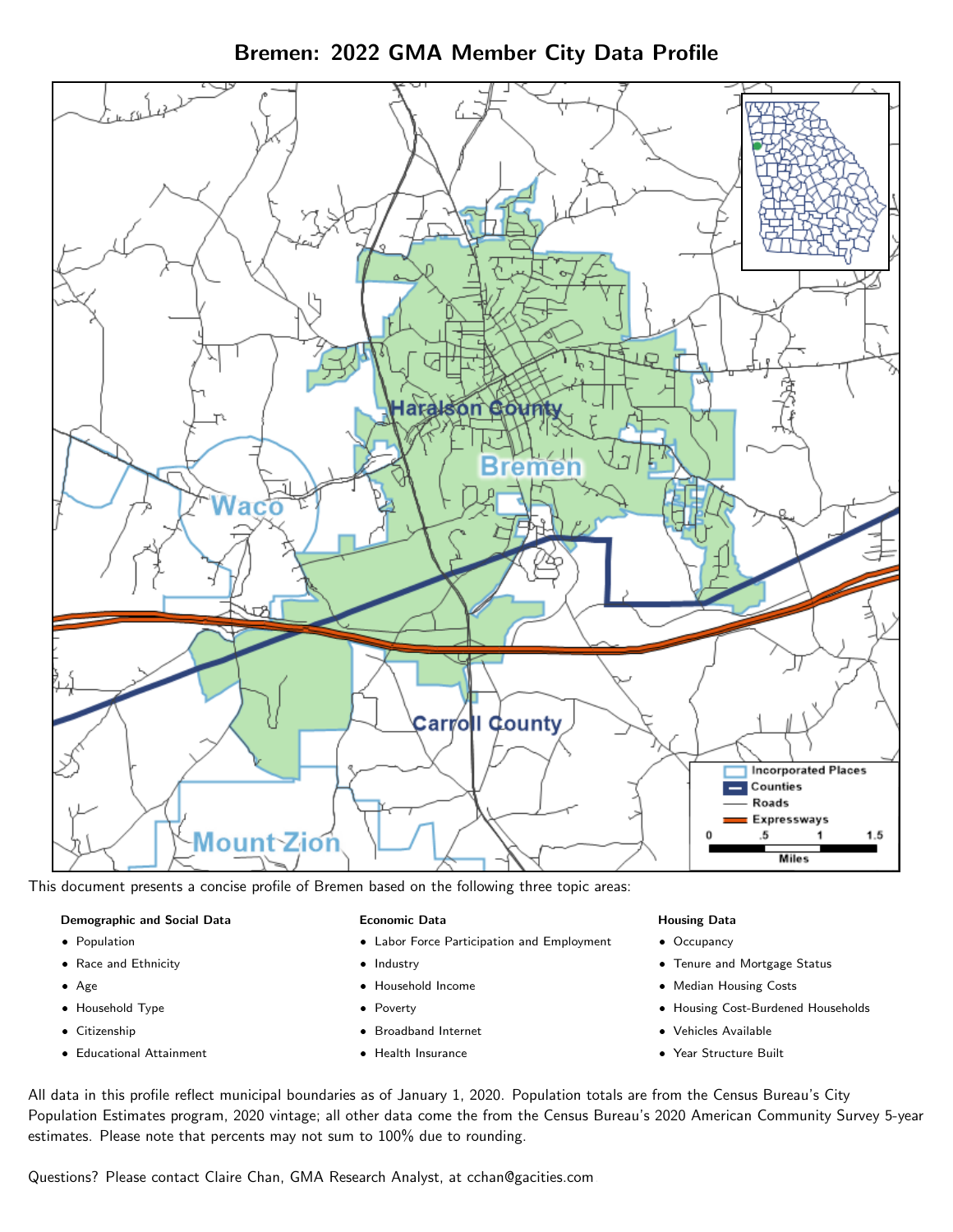# Bremen: Demographic and Social





**Citizenship** 



Source: American Community Survey, 2020 5-year estimates, table B05002 Source: American Community Survey, 2020 5-year estimates, table B15002

Race and Ethnicity



Source: U.S. Census Bureau, City Population Estimates, 2020 vintage Source: American Community Survey, 2020 5-year estimates, table B03002

# Household Type



Source: American Community Survey, 2020 5-year estimates, table B01001 Source: American Community Survey, 2020 5-year estimates, table B11001

## Educational Attainment



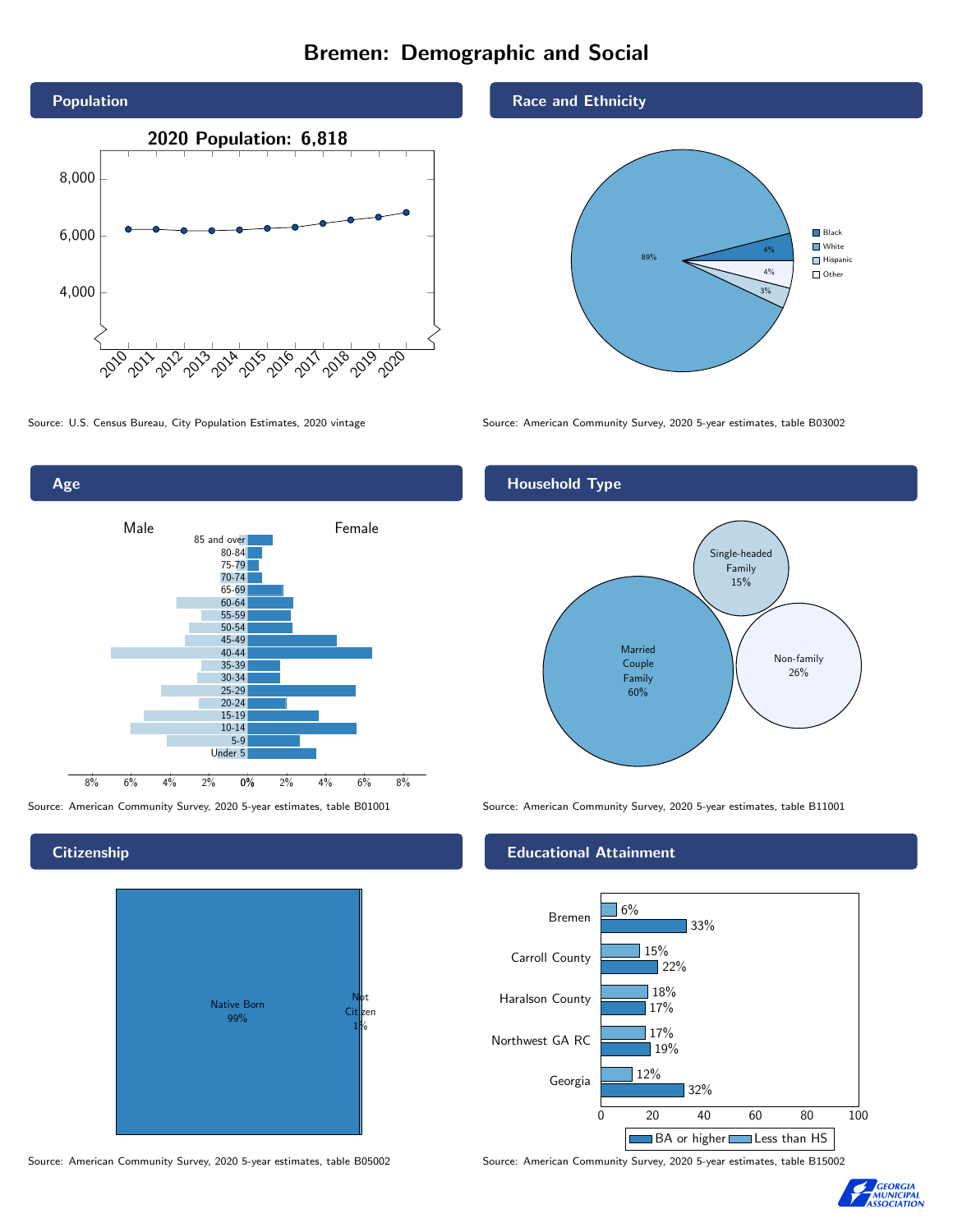# Bremen: Economic



Source: American Community Survey, 2020 5-year estimates, table B23001 Note: Unemployment rate is based upon the civilian labor force.

# Household Income



Source: American Community Survey, 2020 5-year estimates, tables B19013 and B19025 Source: American Community Survey, 2020 5-year estimates, table B17010



Source: American Community Survey, 2020 5-year estimates, table B28002 Source: American Community Survey, 2020 5-year estimates, table B18135

#### Industry

| Agriculture, forestry, fishing and hunting, and mining      | $0\%$ |
|-------------------------------------------------------------|-------|
| Construction                                                | 8%    |
| Manufacturing                                               | 17%   |
| <b>Wholesale Trade</b>                                      | 11%   |
| Retail Trade                                                | 9%    |
| Transportation and warehousing, and utilities               | $4\%$ |
| Information                                                 | 2%    |
| Finance and insurance, real estate, rental, leasing         | 5%    |
| Professional, scientific, mgt, administrative, waste mgt    | 10%   |
| Educational services, and health care and social assistance | 21%   |
| Arts, entertainment, recreation, accommodation, food        | 6%    |
| service                                                     |       |
| Other services, except public administration                | $2\%$ |
| Public administration                                       | $4\%$ |

Source: American Community Survey, 2020 5-year estimates, table C24030

## Poverty



## Health Insurance